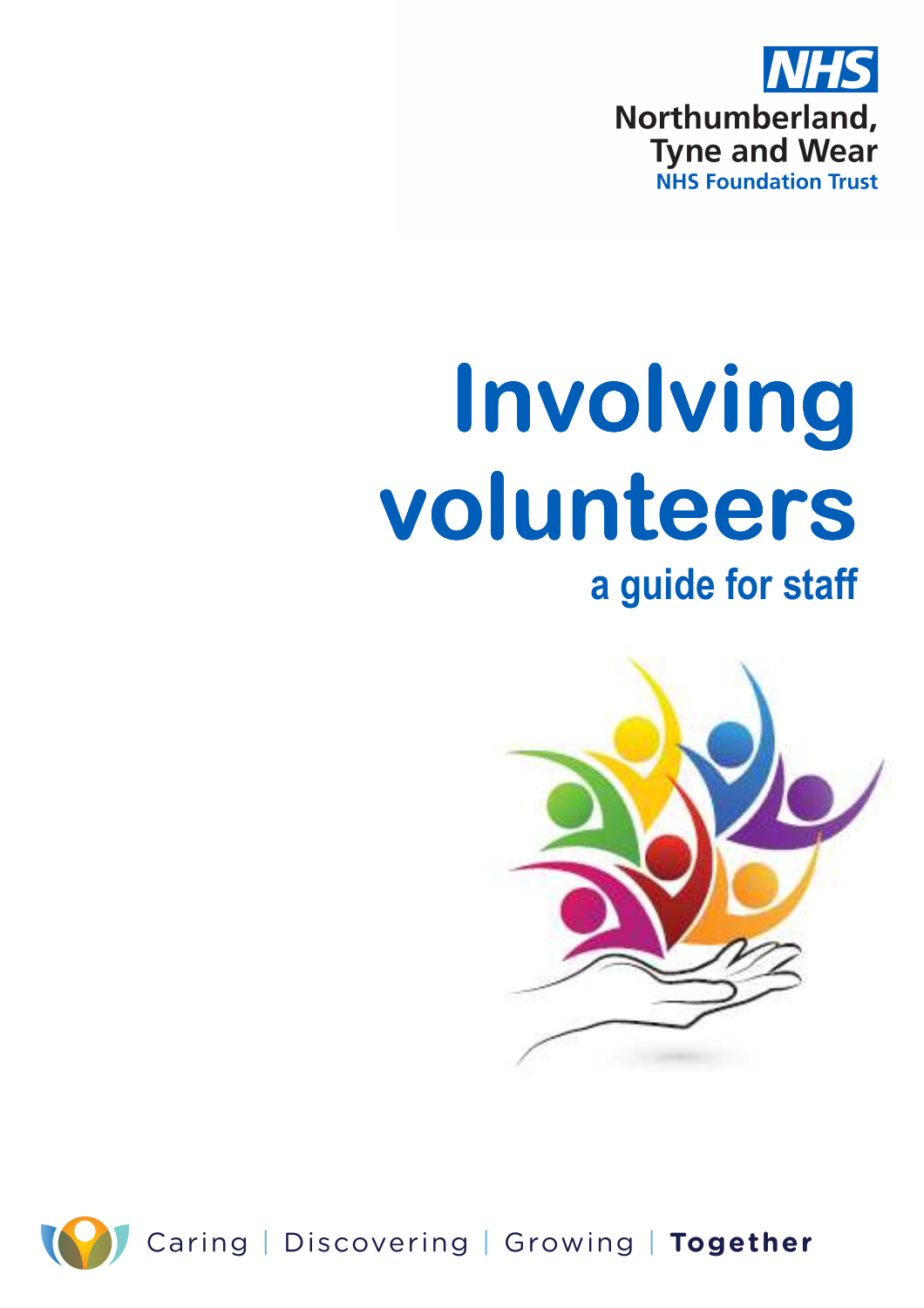# **Index**

|                                                                                | <b>Page</b> |
|--------------------------------------------------------------------------------|-------------|
| <b>Background</b>                                                              | 3           |
| <b>The Voluntary Services team</b>                                             | 3           |
| <b>Involving volunteers - commonly asked questions</b>                         |             |
| How can volunteers benefit the service?<br>$\bullet$                           | 3           |
| What type of roles do volunteers undertake?<br>$\bullet$                       | 3           |
| Are there restrictions on what a volunteer can do?                             | 4           |
| Who is responsible for the day to day management of volunteers?<br>$\bullet$   | 4           |
| Do volunteers have a Role Description?<br>$\bullet$                            | 4           |
| Is it safe to involve volunteers?<br>$\bullet$                                 | 5           |
| What is the cost of a volunteer?<br>$\bullet$                                  | 5           |
| Are volunteers reliable?                                                       | 5           |
| How do I manage a volunteer?<br>$\bullet$                                      | 5           |
| Are volunteers covered by employment law?                                      | 5           |
| What support can I expect from the Voluntary Services Department?<br>$\bullet$ | 6           |
| <b>Volunteer recruitment and training</b>                                      |             |
| <b>How are volunteers recruited?</b>                                           | 6           |
| <b>Volunteer training</b>                                                      | 7           |
| <b>Additional training</b>                                                     | 7           |
| <b>Support and recognition</b>                                                 | 7           |
| <b>Volunteer expenses</b>                                                      | 8           |
| I have identified a role for volunteers in my ward/department, what do I do?   | 8           |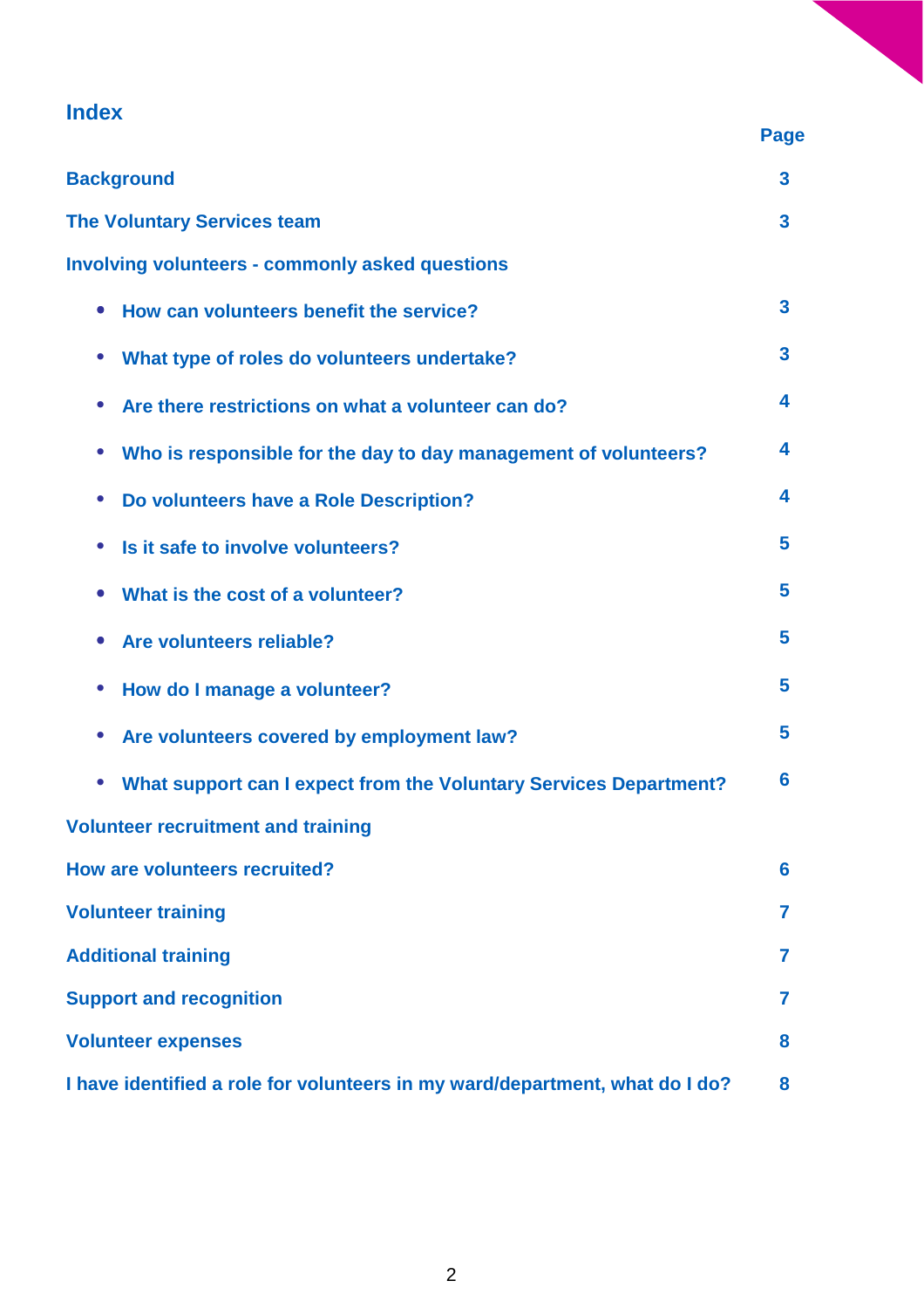## **Background**

The Voluntary Services Department was established in 1989 and is responsible for promoting and managing voluntary activity across the Trust.

Volunteers are recruited from a diverse range of backgrounds and bring with them the skills, time, ingenuity and enthusiasm to enhance the experience of service users and their carers.

Volunteer contribution is complementary to the work of staff. **Volunteers must not undertake work which should be financed, used as job substitution or to combat staff shortages due to financial pressures.** 

#### **The Voluntary Services team**

The Voluntary Services Department is based at St. Nicholas Hospital and provides a Trustwide service.

The department consists of three staff:

- Wendy M Spratt, Voluntary Services Manager
- Sarah Lovie, Volunteer Co-ordinator
- Joanne Hanlon, Administrator

The department is line managed by David Muir, Group Nurse Director - Central Care Group.

## **Involving Volunteers - commonly asked questions**

## $\bullet$  How can volunteers benefit the service?



# **66** What type of roles do volunteers undertake?  $\partial \partial$

All roles at Northumberland, Tyne and Wear NHS Foundation Trust are developed to meet the needs of service users. Examples include:

- **Social, therapeutic and peer support** 

On a ward or department, e.g. listening and chatting to service users, participating in board games, arts and crafts, quizzes etc. and in some cases offering peer support.

#### - **Providing a warm welcome**

Greeting and involving new patients in therapeutic or involvement groups. Welcoming and supporting people attending chapel services or within libraries.

#### - **Providing practical assistance**

Volunteers offer assistance in the St Nicholas Hospital shop, tuck shop at Ferndene and at Café Andrew.

- **Gardening** 

Volunteers assist and encourage user participation with gardening initiatives as part of the Vocational Rehabilitation Service at Hopewood Park and at Northgate Hospital.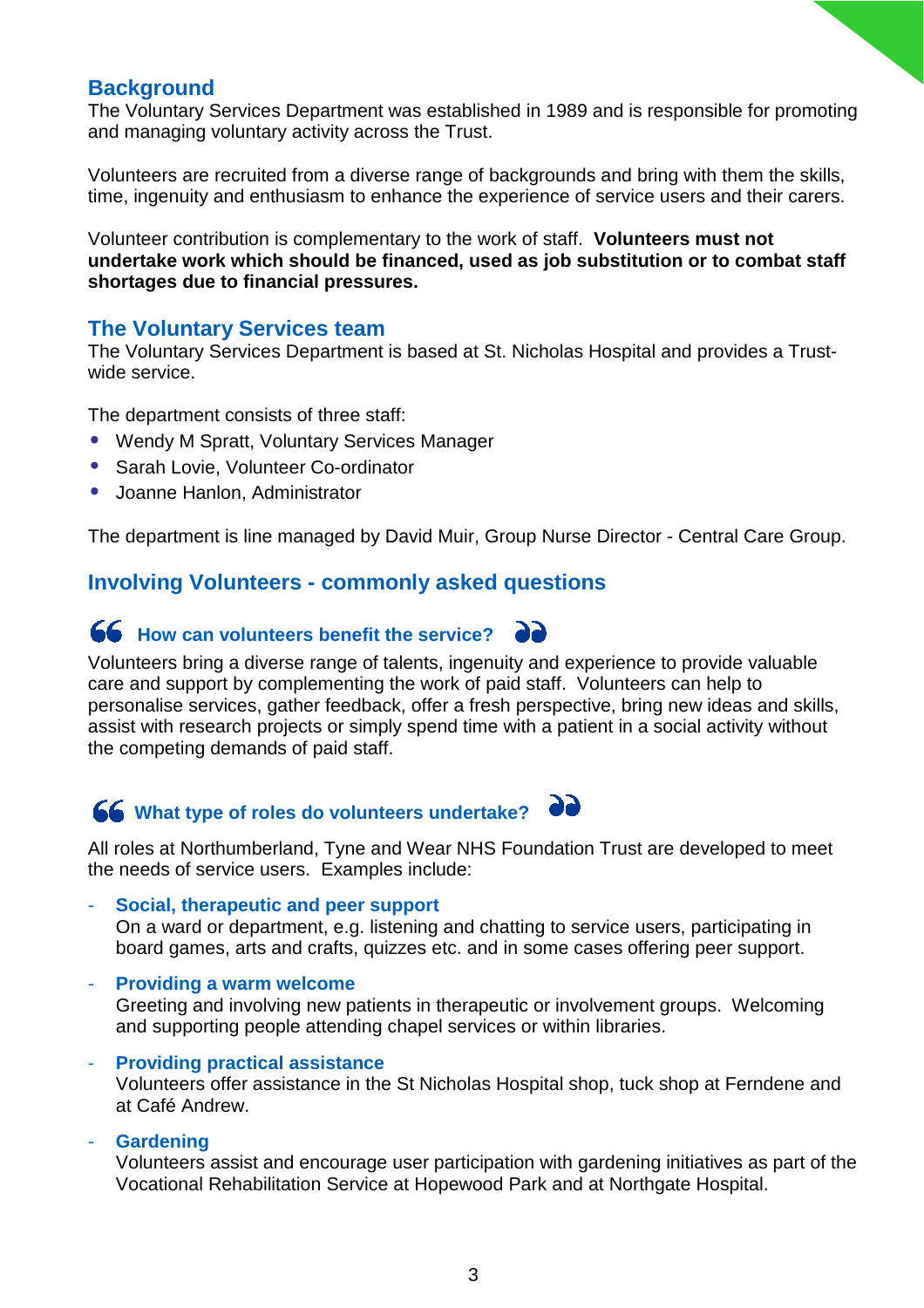#### **Service user involvement**

Gathering feedback and helping to shape and develop services through user involvement at Walkergate Park.

#### - **Assisting with research**

Providing general assistance e.g. literature searches, data input etc. on a range of initiatives within psychological services.

# **66** Are there restrictions on what a volunteer can do? <br> **••**

- Volunteers should not undertake the same work as paid staff and there needs to be a clear difference in their roles and responsibilities. Basically, volunteers should enhance rather than replace paid roles.
- Volunteers should not be used as job substitution or to combat staff shortages.
- Volunteers should not be asked to undertake additional roles during times of industrial action.
- Volunteers are not permitted to undertake clinical duties.

## **66** Who is responsible for the day to day management of volunteers?

This will vary between departments but an individual within each department will be classed as a 'Project Lead' for the volunteer who has responsibility for day to day on the job management of the volunteer. The Project Lead may delegate to other staff when appropriate e.g. a Ward Manager may be the Project Lead but request the Activities Coordinator to offer day to day guidance to the volunteer. The Volunteer Co-ordinator will arrange periodical support group meetings with volunteers and appropriate staff to monitor progress.

# **66** Do volunteers have a Role Description?

All volunteers are issued with a Role Description. The Role Description ensures there is a clear outline of accountability, expectations and required tasks. Volunteers should not undertake activities outside the boundaries of their role as this could impede patient care, pose risks and may not be covered by insurance.

Role Descriptions detail:

- Location of the voluntary role
- **Accountability**
- Time and duration
- Role and tasks of volunteer
- Skills, knowledge and experience required
- A commitment to adhere to Trust Values
- Key working relationships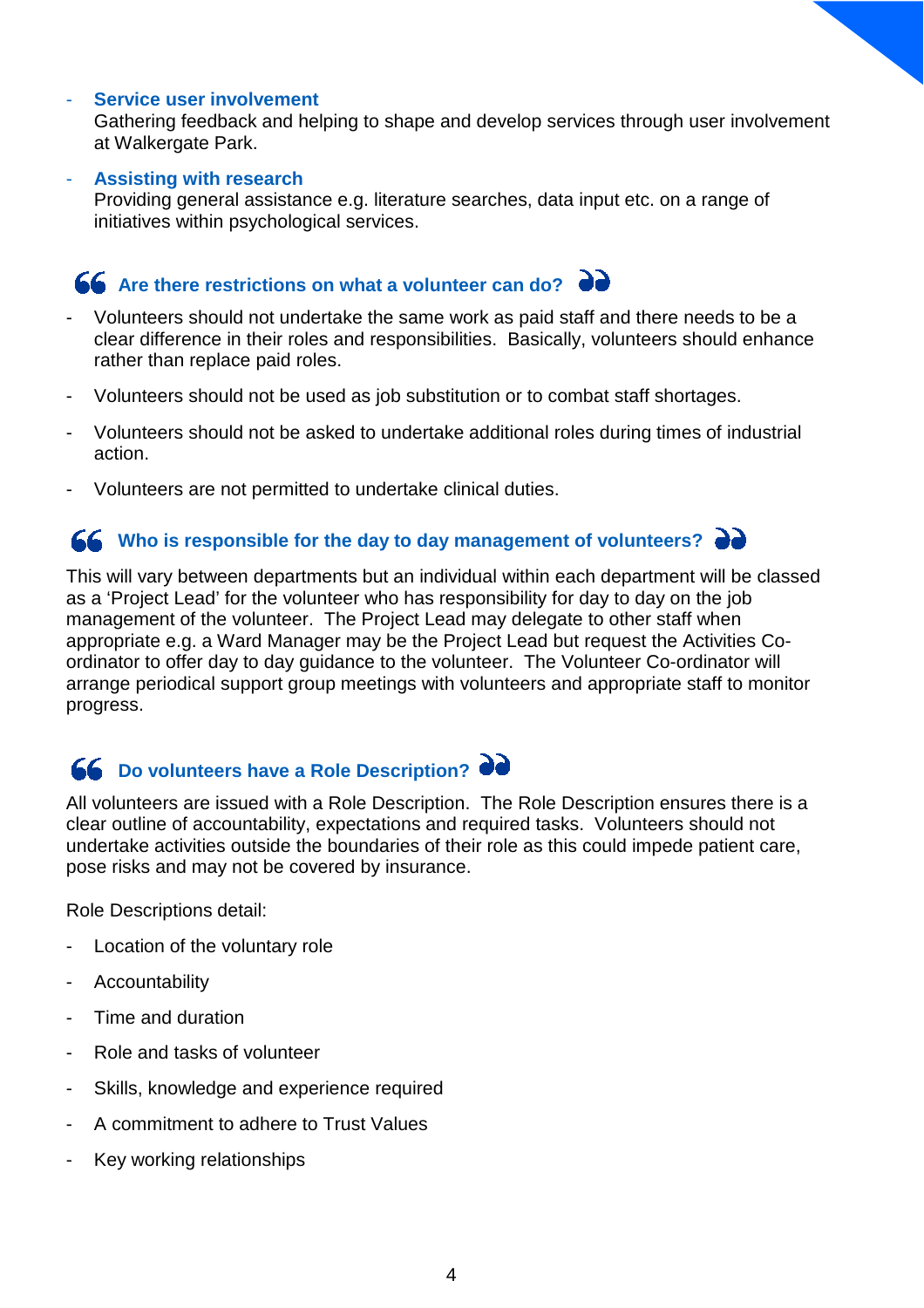# **66** Is it safe to involve volunteers? **do**

The following steps are undertaken to minimise the risks:

- Volunteer screening includes references and Disclosure and Barring Service (DBS) checks. DBS checks are renewed every three years.
- Risks assessments are undertaken for volunteer roles.
- ID badges identify individuals as volunteers.
- Training sessions help to assess an individual's understanding and attitude to Trust Values.
- Volunteers sign a Code of Conduct.
- Volunteers may only participate in agreed roles at agreed times in agreed departments. They should not go to other wards and departments.
- Support and supervision monitors the volunteers' compliance to boundaries, can help to determine attitudes and values and offers the opportunity to share ideas, good practice, troubleshoot problems and offer thanks and appreciation.

# **66** What is the cost of a volunteer? **ad**

While volunteers offer their time freely they are not a free resource. There are some costs to involving volunteers, including travel costs (predominantly paid centrally by the Voluntary Services Department). There may be costs for additional resources that may be required and additional time to supervise and support volunteers.

# **66** Are volunteers reliable? **ad**

Most volunteers are very reliable if the role they are undertaking is purposeful and they are properly supported and appreciated. As with paid staff, domestic issues, holidays or study pressures can impact on availability or they may move on to paid employment.

There can be times when an individual's poor health or confidence impacts on their reliability and they should be supported through this in collaboration with the Voluntary Services staff.

# *<u>66</u>* How do I manage a volunteer? **a**

All volunteers are different and the amount of time that you will need to spend supporting someone will depend upon the role and capabilities of the volunteer. Initially you may need to invest time to induct, supervise and possibly debrief a volunteer, but as they become more confident and competent in their roles you should reap the benefits of their involvement and less management time may be required. Where possible some new volunteers may be buddied with experienced and competent volunteers who can offer guidance and ease some of the burden on management time.

# **66 Are volunteers covered by employment law?**  $\partial \partial$

Volunteers are not 'employed' and have a non-contractual relationship with the Trust. Therefore volunteers are not covered by employment law. It is essential that terminology such as roles and tasks are used rather than 'job' or 'work' in documents to avoid terms that imply an employment relationship.

Volunteers are covered by Health and Safety legislation and the Data Protection Act. There are a range of legal implications around payment and treatment of volunteers and advice can be sought from the Voluntary Services Department if there is any uncertainty.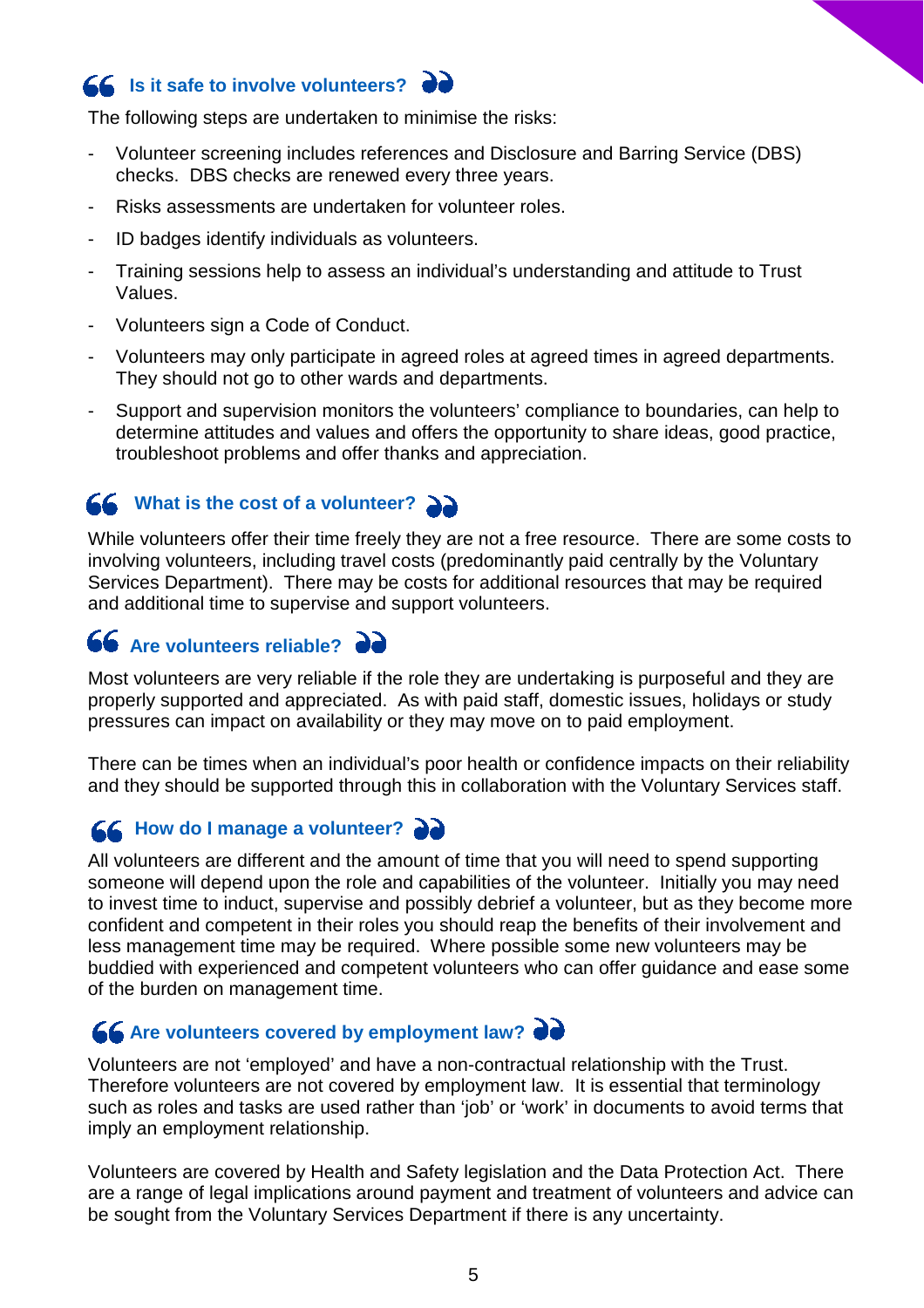# **66** What support can I expect from the Voluntary Services Department?  $\partial$

The Voluntary Services Department are responsible for the safe recruitment, training and placement of volunteers and organise reimbursement of travel expenses. They work in collaboration with the Project Lead to establish voluntary projects and achieve the successful integration and management of volunteers including support group sessions. Voluntary Services staff can offer advice, assistance or mediation should difficulties arise. Voluntary Services may also work with staff to establish mechanisms to evaluate the impact of volunteering with the client group.

## **Volunteer recruitment and training**

#### **How are volunteers recruited?**



Attend an interview with Volunteer Co-ordinator



Two references sought

DBS clearance sought

Attend Volunteer Induction Training

Volunteer Handbook and Code of Conduct issued

Where appropriate, further project training or 'on the job' training is offered

Role Description issued

ID badge issued

**Commence in project**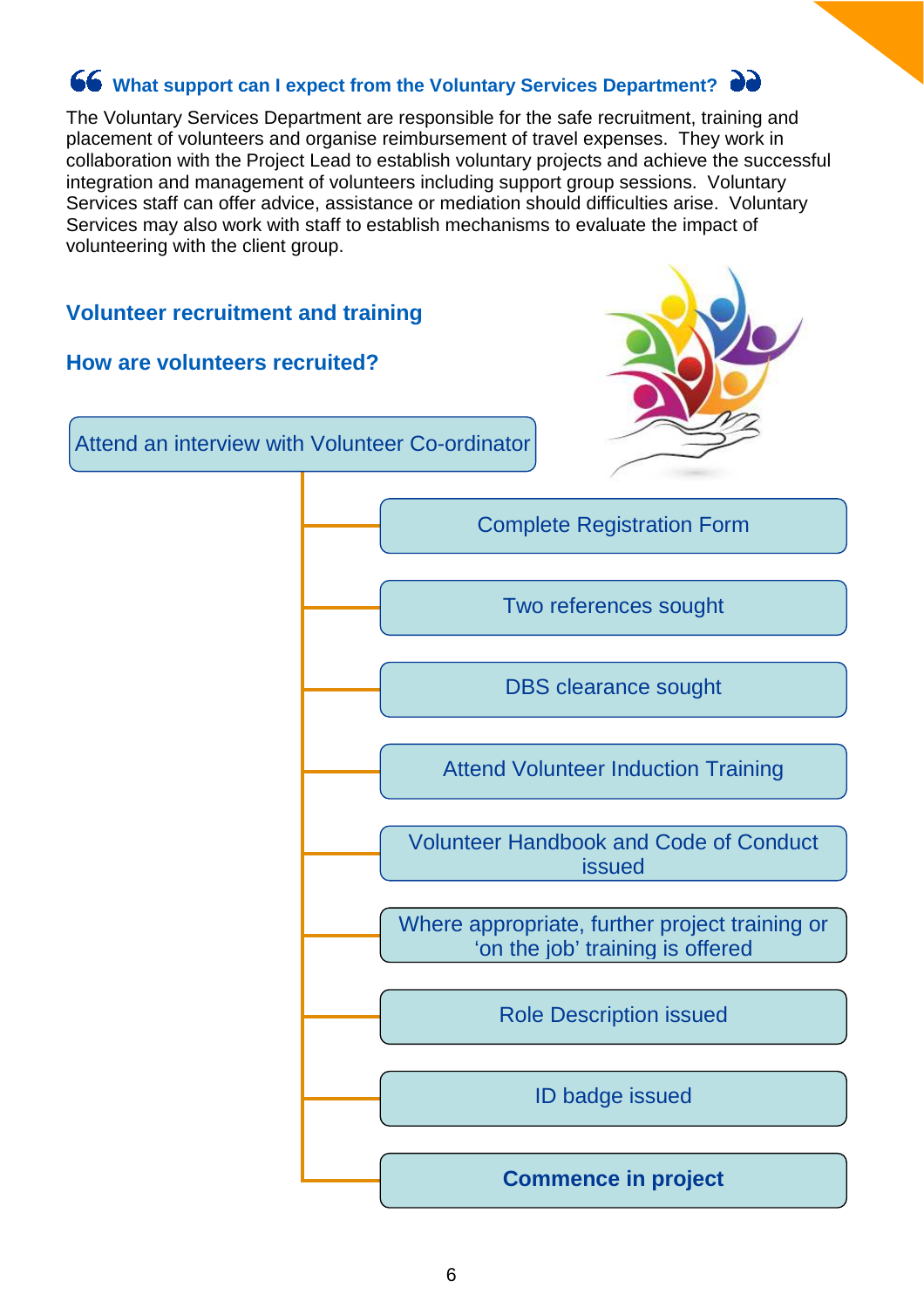# **Volunteer training**

All volunteers are required to attend Voluntary Service Induction Training prior to commencement. This includes:

- Welcome to volunteering
- **Trust Values**
- Maintaining boundaries
- Information governance
- Health and safety
- Moving and handling (not including patient handling)
- Equality and diversity
- Safeguarding adults
- Support and supervision

We understand that some volunteers may feel apprehensive or nervous about attending training and we aim to keep the sessions as relaxed and informal as possible.

A volunteer handbook is issued at the end of the training session containing relevant Trust information and good practice guidance.

A Code of Conduct is explained and issued at Induction Training. A signed copy of the Code of Conduct is held on the volunteer's individual file that is held securely in the Voluntary Services Department.

## **Additional training**

The Voluntary Services Department organises further training as follows:

- Fire safety and prevention
- Control of infection (where appropriate)
- Tailored project training is delivered where appropriate
- If volunteers have contact with minors they will complete safeguarding children training.
- Volunteers involved with food handling will be required to attend food hygiene training.
- Volunteers have the option to attend Dementia Friends Awareness sessions.
- Volunteers are not permitted to access all training and Project Leads should check with Voluntary Services should further training be considered.

Training updates in some statutory areas will be offered annually or every three years in line with Trust policy.

## **Support and recognition**

It is essential that all volunteers receive adequate support and supervision to enable them to undertake their role safely and effectively, to ensure they are meeting the needs of the service users and to receive recognition for their time, energy and commitment.

- Ongoing regular support is provided to all volunteers by the Volunteer Co-ordinator and Project Leads.